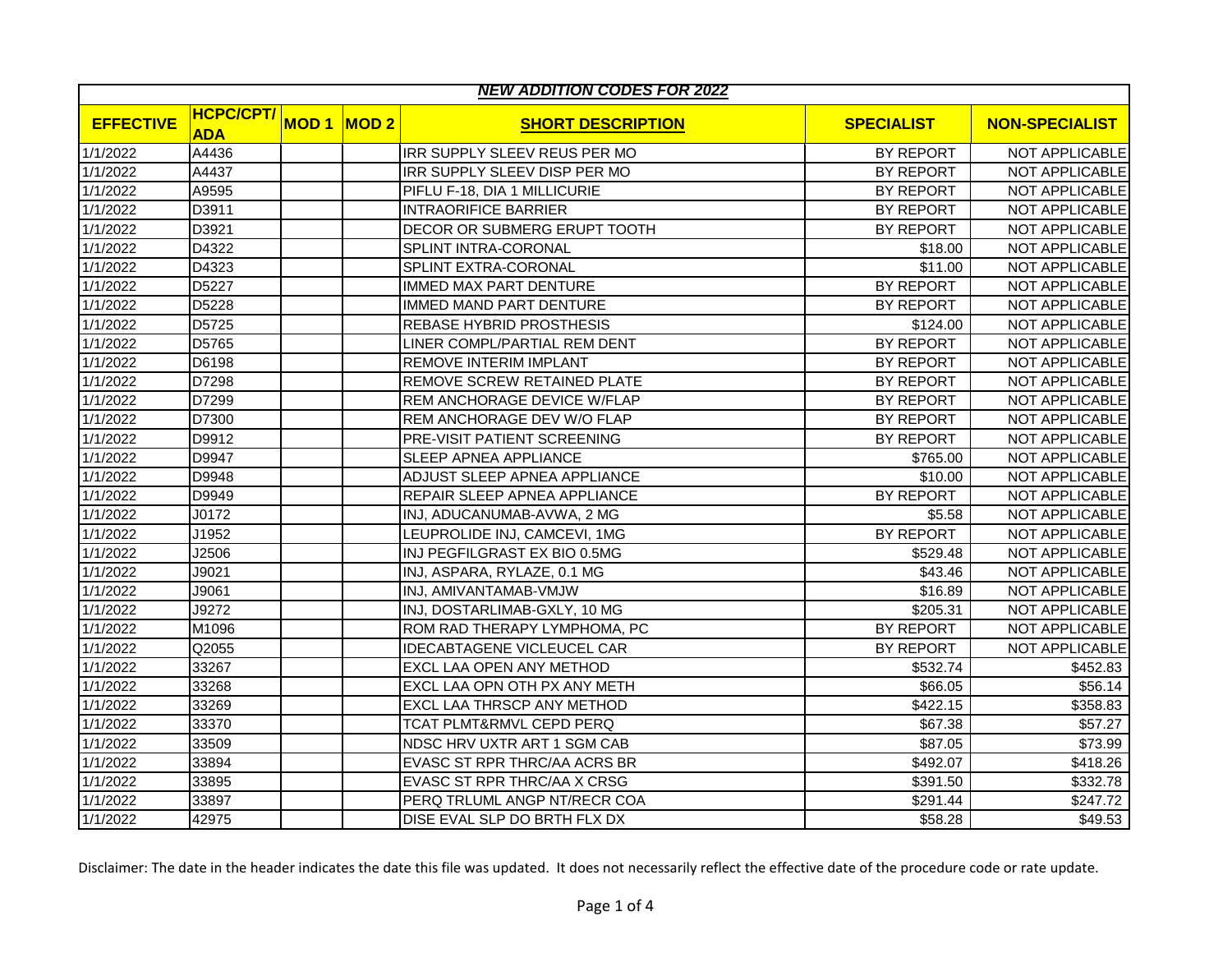| <b>NEW ADDITION CODES FOR 2022</b> |                                |             |      |                                   |                   |                       |  |
|------------------------------------|--------------------------------|-------------|------|-----------------------------------|-------------------|-----------------------|--|
| <b>EFFECTIVE</b>                   | <b>HCPC/CPT/</b><br><b>ADA</b> | <b>MOD1</b> | MOD2 | <b>SHORT DESCRIPTION</b>          | <b>SPECIALIST</b> | <b>NON-SPECIALIST</b> |  |
| 1/1/2022                           | 43497                          |             |      | TRANSORL LWR ESOPHGL MYOTOMY      | \$410.36          | \$348.80              |  |
| 1/1/2022                           | 53451                          |             |      | TPRNL BALO CNTNC DEV BI           | \$0.00            | NOT APPLICABLE        |  |
| 1/1/2022                           | 53452                          |             |      | TPRNL BALO CNTNC DEV UNI          | \$0.00            | NOT APPLICABLE        |  |
| 1/1/2022                           | 53453                          |             |      | TPRNL BALO CNTNC DEV RMVL EA      | \$0.00            | NOT APPLICABLE        |  |
| 1/1/2022                           | 53454                          |             |      | TPRNL BALO CNTNC DEV ADJMT        | \$0.00            | NOT APPLICABLE        |  |
| 1/1/2022                           | 61736                          |             |      | LITT ICR 1 TRAJ 1 SMPL LES        | \$462.08          | \$392.77              |  |
| 1/1/2022                           | 61737                          |             |      | LITT ICR MLT TRJ MLT/CPLX LS      | \$550.13          | \$467.61              |  |
| 1/1/2022                           | 63052                          |             |      | LAM FACETC/FRMT ARTHRD LUM 1      | \$131.80          | \$112.03              |  |
| 1/1/2022                           | 63053                          |             |      | LAM FACTC/FRMT ARTHRD LUM EA      | \$98.61           | \$83.82               |  |
| 1/1/2022                           | 64582                          |             |      | OPN MPLTJ HPGLSL NSTM ARY PG      | \$448.63          | \$381.34              |  |
| 1/1/2022                           | 64583                          |             |      | REV/RPLCT HPGLSL NSTM ARY PG      | \$409.20          | \$347.82              |  |
| 1/1/2022                           | 64584                          |             |      | RMVL HPGLSL NSTIM ARY PG          | \$345.26          | \$293.47              |  |
| 1/1/2022                           | 64628                          |             |      | TRML DSTRJ IOS BVN 1ST 2 L/S      | \$237.57          | \$201.93              |  |
| 1/1/2022                           | 64629                          |             |      | TRML DSTRJ IOS BVN EA ADDL        | \$110.18          | \$93.65               |  |
| 1/1/2022                           | 66989                          |             |      | XCPSL CTRC RMVL CPLX INSJ 1+      | \$440.69          | \$374.59              |  |
| 1/1/2022                           | 66991                          |             |      | XCAPSL CTRC RMVL INSJ 1+          | \$352.61          | \$299.72              |  |
| 1/1/2022                           | 68841                          |             |      | INSJ RX ELUT IMPLT LAC CANAL      | \$16.68           | \$14.18               |  |
| 1/1/2022                           | 69716                          |             |      | <b>IMPLTJ OI IMPLT SKL TC ESP</b> | \$318.16          | \$270.44              |  |
| 1/1/2022                           | 69719                          |             |      | REVJ/RPLCMT OI IMPLT TC ESP       | \$318.16          | \$270.44              |  |
| 1/1/2022                           | 69726                          |             |      | RMVL OI IMPLT SKL PERQ ESP        | \$217.94          | \$185.25              |  |
| 1/1/2022                           | 69727                          |             |      | RMVL OI IMPLT SKL TC ESP          | \$248.60          | \$211.31              |  |
| 1/1/2022                           | 77089                          |             |      | CALCULATION OF TRABECULAR BONE    | <b>NA</b>         | \$22.08               |  |
| 1/1/2022                           | 77089                          | <b>TC</b>   |      | CALCULATION OF TRABECULAR BONE    | <b>NA</b>         | \$22.08               |  |
| 1/1/2022                           | 77089                          | 26          |      | CALCULATION OF TRABECULAR BONE    | <b>NA</b>         | \$0.00                |  |
| 1/1/2022                           | 77090                          |             |      | TECHNICAL PREPARATION AND TRAN    | <b>NA</b>         | \$1.29                |  |
| 1/1/2022                           | 77090                          | <b>TC</b>   |      | TECHNICAL PREPARATION AND TRAN    | <b>NA</b>         | \$1.29                |  |
| 1/1/2022                           | 77090                          | 26          |      | TECHNICAL PREPARATION AND TRAN    | <b>NA</b>         | \$0.00                |  |
| 1/1/2022                           | 77091                          |             |      | TECHNICAL CALCULATION OF TRABE    | <b>NA</b>         | \$15.54               |  |
| 1/1/2022                           | 77091                          | ТC          |      | TECHNICAL CALCULATION OF TRABE    | <b>NA</b>         | \$15.54               |  |
| 1/1/2022                           | 77091                          | 26          |      | TECHNICAL CALCULATION OF TRABE    | <b>NA</b>         | \$0.00                |  |
| 1/1/2022                           | 77092                          |             |      | INTERPRETATION OF TRABECULAR B    | <b>NA</b>         | \$5.26                |  |
| 1/1/2022                           | 77092                          | ТC          |      | INTERPRETATION OF TRABECULAR B    | <b>NA</b>         | \$5.26                |  |
| 1/1/2022                           | 77092                          | 26          |      | INTERPRETATION OF TRABECULAR B    | <b>NA</b>         | \$0.00                |  |
| 1/1/2022                           | 80220                          |             |      | DRUG ASY HYDROXYCHLOROQUINE       | \$14.91           | <b>NOT APPLICABLE</b> |  |
| 1/1/2022                           | 80503                          |             |      | PATH CLIN CONSLTJ SF 5-20         | \$18.23           | NOT APPLICABLE        |  |
| 1/1/2022                           | 80504                          |             |      | PATH CLIN CONSLTJ MOD 21-40       | \$38.99           | <b>NOT APPLICABLE</b> |  |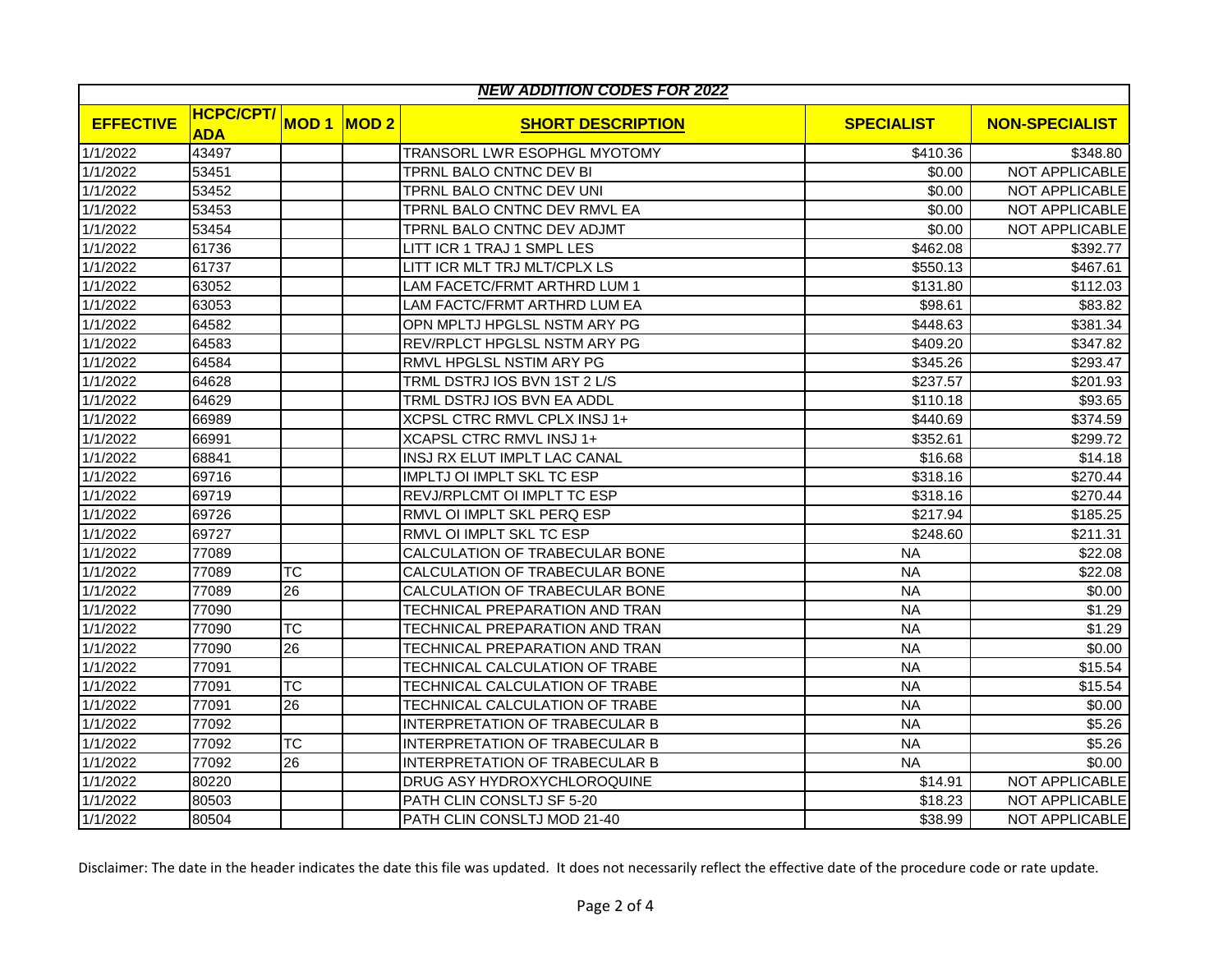| <b>NEW ADDITION CODES FOR 2022</b> |                                |             |             |                                        |                   |                       |  |
|------------------------------------|--------------------------------|-------------|-------------|----------------------------------------|-------------------|-----------------------|--|
| <b>EFFECTIVE</b>                   | <b>HCPC/CPT/</b><br><b>ADA</b> | <b>MOD1</b> | <b>MOD2</b> | <b>SHORT DESCRIPTION</b>               | <b>SPECIALIST</b> | <b>NON-SPECIALIST</b> |  |
| 1/1/2022                           | 80505                          |             |             | PATH CLIN CONSLTJ HIGH 41-60           | \$73.47           | NOT APPLICABLE        |  |
| 1/1/2022                           | 80506                          |             |             | PATH CLIN CONSLTJ PROLNG SVC           | \$35.14           | NOT APPLICABLE        |  |
| 1/1/2022                           | 81523                          |             |             | ONC BRST MRNA 70 CNT 31 GENE           | \$3,098.40        | NOT APPLICABLE        |  |
| 1/1/2022                           | 81560                          |             |             | TRNSPLJ PD LVR&BWL CD154+CLL           | BY REPORT         | NOT APPLICABLE        |  |
| 1/1/2022                           | 82653                          |             |             | EL-1 FECAL QUANTITATIVE                | \$18.36           | NOT APPLICABLE        |  |
| 1/1/2022                           | 83521                          |             |             | IG LIGHT CHAINS FREE EACH              | \$13.82           | <b>NOT APPLICABLE</b> |  |
| 1/1/2022                           | 83529                          |             |             | ASAY OF INTERLEUKIN-6 (IL-6)           | \$13.82           | NOT APPLICABLE        |  |
| 1/1/2022                           | 86015                          |             |             | <b>ACTIN ANTIBODY EACH</b>             | \$9.22            | NOT APPLICABLE        |  |
| 1/1/2022                           | 86036                          |             |             | ANCA SCREEN EACH ANTIBODY              | \$9.64            | <b>NOT APPLICABLE</b> |  |
| 1/1/2022                           | 86037                          |             |             | ANCA TITER EACH ANTIBODY               | \$9.64            | <b>NOT APPLICABLE</b> |  |
| 1/1/2022                           | 86051                          |             |             | <b>AQUAPORIN-4 ANTB ELISA</b>          | \$9.22            | <b>NOT APPLICABLE</b> |  |
| 1/1/2022                           | 86052                          |             |             | AQUAPORIN-4 ANTB CBA EACH              | \$9.64            | NOT APPLICABLE        |  |
| 1/1/2022                           | 86053                          |             |             | AQAPRN-4 ANTB FLO CYTMTRY EA           | \$9.64            | NOT APPLICABLE        |  |
| 1/1/2022                           | 86231                          |             |             | <b>EMA EACH IG CLASS</b>               | \$9.67            | <b>NOT APPLICABLE</b> |  |
| 1/1/2022                           | 86258                          |             |             | DGP ANTIBODY EACH IG CLASS             | \$9.22            | NOT APPLICABLE        |  |
| 1/1/2022                           | 86362                          |             |             | MOG-IGG1 ANTB CBA EACH                 | \$9.64            | NOT APPLICABLE        |  |
| 1/1/2022                           | 86363                          |             |             | MOG-IGG1 ANTB FLO CYTMTRY EA           | \$9.64            | <b>NOT APPLICABLE</b> |  |
| 1/1/2022                           | 86364                          |             |             | TISS TRNSGLTMNASE EA IG CLAS           | \$9.22            | <b>NOT APPLICABLE</b> |  |
| 1/1/2022                           | 86381                          |             |             | MITOCHONDRIAL ANTIBODY EACH            | \$20.36           | NOT APPLICABLE        |  |
| 1/1/2022                           | 86596                          |             |             | VOLTAGE-GTD CA CHNL ANTB EA            | \$14.72           | NOT APPLICABLE        |  |
| 1/1/2022                           | 87154                          |             |             | CUL TYP ID BLD PTHGN 6+ TRGT           | \$174.45          | NOT APPLICABLE        |  |
| 1/1/2022                           | 90759                          |             |             | HEP B VAC 3AG 10MCG 3 DOS IM           | <b>BY REPORT</b>  | NOT APPLICABLE        |  |
| 1/1/2022                           | 91113                          |             |             | GI TRC IMG INTRAL COLON I&R            | \$522.27          | \$443.93              |  |
| 1/1/2022                           | 91113                          | <b>TC</b>   |             | <b>GI TRC IMG INTRAL COLON I&amp;R</b> | \$460.05          | NOT APPLICABLE        |  |
| 1/1/2022                           | 91113                          | 26          |             | GI TRC IMG INRAL COLON I&R             | \$62.23           | \$52.90               |  |
| 1/1/2022                           | 93319                          |             |             | 3D ECHO IMG CGEN CAR ANOMAL            | \$12.69           | \$10.78               |  |
| 1/1/2022                           | 93593                          | 26          |             | R HRT CATH NML NT CNJ                  | <b>BY REPORT</b>  | NOT APPLICABLE        |  |
| 1/1/2022                           | 93594                          | 26          |             | R HRT CATH CHD ABNL NT CNJ             | <b>BY REPORT</b>  | NOT APPLICABLE        |  |
| 1/1/2022                           | 93595                          | 26          |             | L HRT CATH CHD NM/ABN NT CNJ           | \$137.46          | \$116.84              |  |
| 1/1/2022                           | 93596                          |             |             | R&L HRT CATH CHD NML NT CNJ            | BY REPORT         | <b>NOT APPLICABLE</b> |  |
| 1/1/2022                           | 93596                          | 26          |             | R&L HRT CATH CHD NML NT CNJ            | BY REPORT         | NOT APPLICABLE        |  |
| 1/1/2022                           | 93597                          | 26          |             | R&L HRT CATH CHD ABNL NT CNJ           | \$221.82          | \$188.55              |  |
| 1/1/2022                           | 93598                          | 26          |             | CAROULP MEAS DRG CATH CHD              | <b>BY REPORT</b>  | NOT APPLICABLE        |  |
| 1/1/2022                           | 94625                          |             |             | PHY/QHP OP PULM RHB W/O MNTR           | <b>BY REPORT</b>  | <b>NOT APPLICABLE</b> |  |
| 1/1/2022                           | 94626                          |             |             | PHY/QHP OP PULM RHB W/MNTR             | BY REPORT         | NOT APPLICABLE        |  |
| 1/1/2022                           | 98975                          |             |             | REM THER MNTR 1ST SETUP&EDU            | \$10.45           | NOT APPLICABLE        |  |